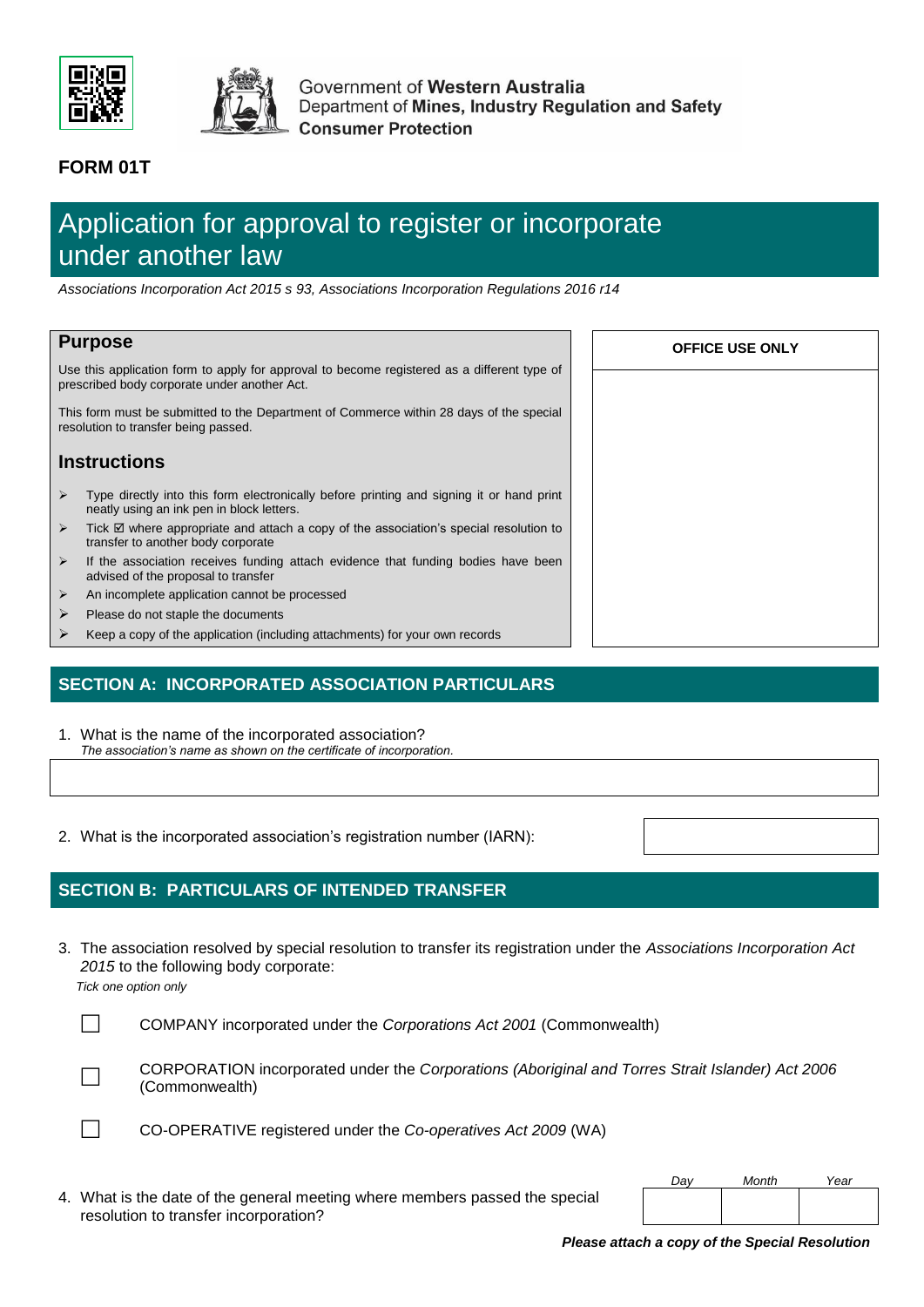|  |  |  |  |  | 5. What will be the name of the new body corporate? |
|--|--|--|--|--|-----------------------------------------------------|
|--|--|--|--|--|-----------------------------------------------------|

|                                                                                                 | Dav | Month | Year |
|-------------------------------------------------------------------------------------------------|-----|-------|------|
| 6. What is the date the association intends to apply for registration as the body<br>corporate? |     |       |      |
|                                                                                                 |     |       |      |

7. Provide the reasons why the association is seeking to transfer its registration?

*If there is insufficient space, please attach an annexure labelled "Reasons for transferring"* 8. Do the rules of the proposed body corporate prohibit the payment of profits to members?  $\Box$  Yes  $\Box$  No 9. Will the association's creditors be materially prejudiced by the transfer?  $\Box$  Yes  $\Box$  No 10.Does the association receive funding?  $\Box$  Yes  $\Box$  No *If yes, please attach evidence the funding bodies have been advised of the proposal to transfer to this application.*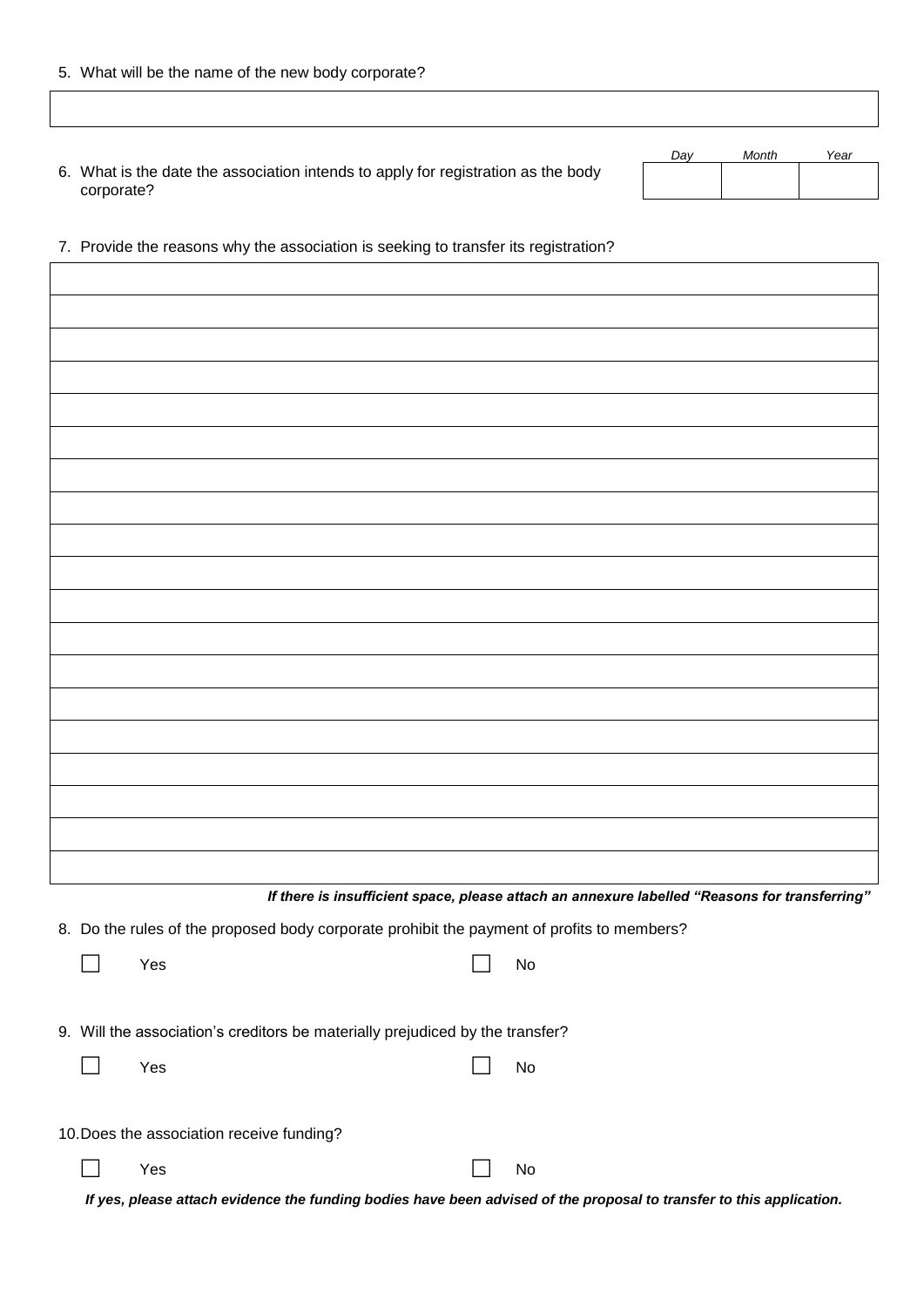#### **SECTION C: AUTHORISED PERSONS PARTICULARS & DECLARATION**

Provide the name and particulars of the person making this application: *Any correspondence about this application will be sent to this person.*

*I certify that:*

- *I am authorised by the association's committee member to lodge this application and any accompanying documents under the Associations Incorporation Act 2015;*
- *I have prepared this application in accordance with the information supplied by the association's committee;*
- *the information contained within this application and any accompanying documents is true and correct; and*
- *I acknowledge that it is an offence under section 177 of the Associations Incorporation Act 2015 to make a false and misleading declaration in relation to this application.*

| Signed                              | Date                                                                                  |
|-------------------------------------|---------------------------------------------------------------------------------------|
| Title                               | $\Box$ Mr $\Box$ Mrs $\Box$ Ms $\Box$ Miss $\Box$ Other $\blacktriangleright$ _______ |
| Name                                | Surname                                                                               |
| Address<br>(Street or PO)<br>Suburb |                                                                                       |
| <b>State</b>                        | Postcode                                                                              |
| Email                               | Telephone                                                                             |

#### **IMPORTANT: Before you sign this application, check that you have provided true and correct information.**

**Privacy Statement – please read.** The Department of Mines, Industry Regulation and Safety, Consumer Protection Division is collecting and holding information supplied for the purposes of the Act. In accordance with this legislation, a copy of this form and the information it contains will be available for purchase by the public upon payment of a prescribed fee.

#### **SUBMITTING THIS APPLICATION**

Return the completed application, with any supporting documentation and the applicable fees:

| In person at: | Level 1, Mason Bird Building, 303 Sevenoaks Street, CANNINGTON WA                                                                            |
|---------------|----------------------------------------------------------------------------------------------------------------------------------------------|
| By mail to:   | Department of Mines, Industry Regulation and Safety, Consumer Protection, Associations & Charities<br>Branch, Locked Bag 100 EAST PERTH 6892 |
| Online        | You can submit this form online using AssociationsOnline by visiting<br>www.commerce.wa.gov.au/associationsonline                            |

#### **Do not submit by email. We cannot accept forms containing credit card numbers that are emailed What happens next;**

- The application and attachments will be reviewed. You will be notified in writing if further information is needed.
- If any change occurs in the information you have provided in your application, you must notify Consumer Protection as soon as possible.

If you need assistance completing this form contact the Associations and Charities Branch on **1300 30 40 74** or **6552 9300 between 8.30am and 4.30pm weekdays**.